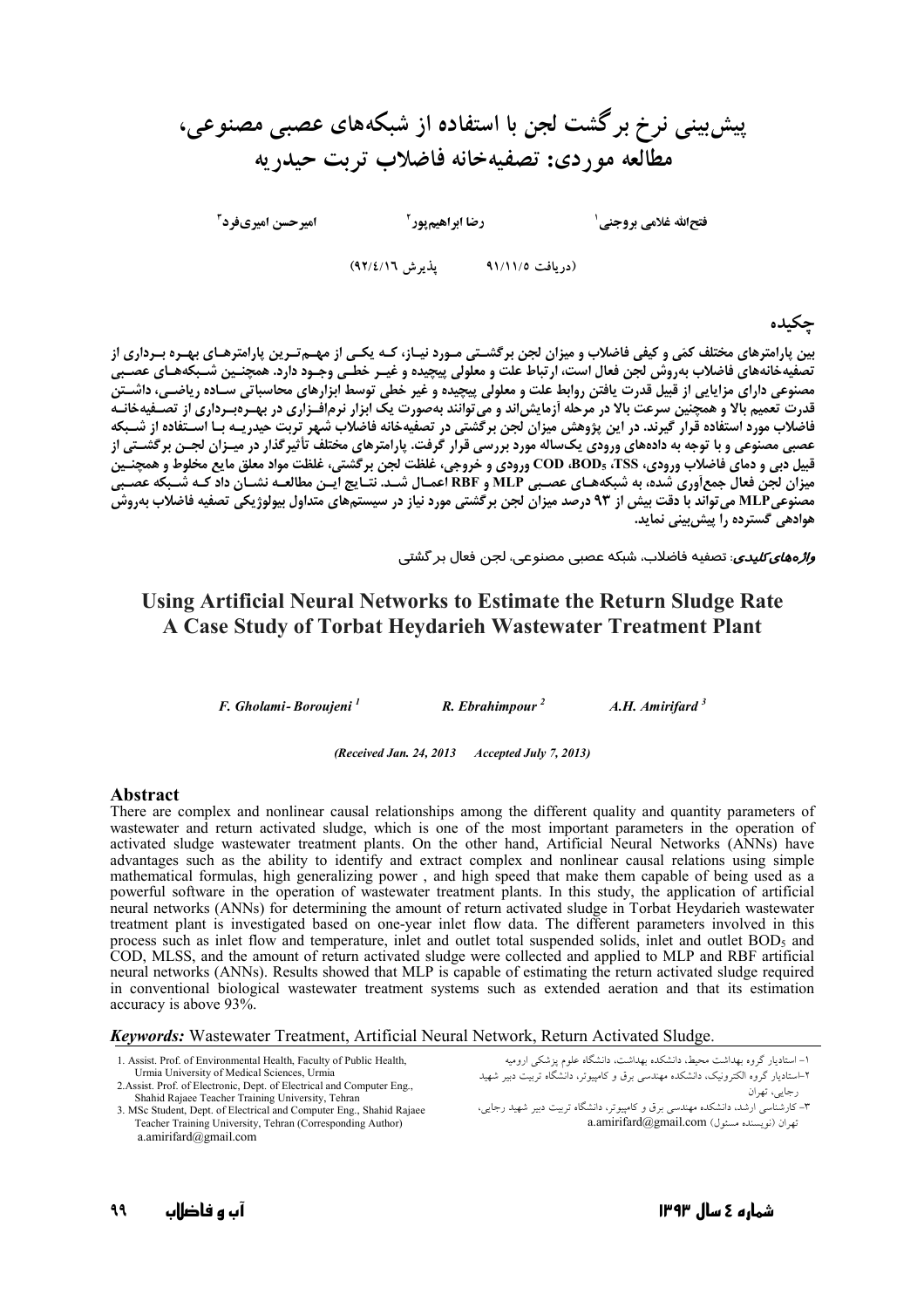### ١- مقدمه

فرايند لجن فعـال يكـي از روشهـاي بيولـوژيكي تصـفيه فاضـلاب شهری و صنعتی است. برای رسیدن بـه عملکـرد مناسـب در فراینـد لجن فعال، بهرهبردار بايد جرم ميكربي (M). غلظت اكسيژن محلـول در حـوض هـوادهي (DO) و زمـان مانـد و نسـبت مناسـب غـذا بـه میکروارگانیسه در این حوضچهها راکنتیرل نمایید. مییزان لجین برگشتی بهعوامل زیادی نظیر دبی ورودی به حوض هوادهی، کیفیت فاضـلاب ورودي، نـرخ رشـد ميكروارگانيسـمهـا (سـينتيکهـاي باکتریایی و ثابتهـای ّفراینـد میکربـی)، غلظت تـوده بیولـوژیکی موجود در حوضچه و غلظت لجن برگشتی (MLSS)و غیـره بسـتگی دارد [۱]. از آنجا که میزان لجن برگشتی به سیستم لجـن فعـال یـک رابطه غیر خطی و پیچیده با سایر پارامترهای تصفیهخانه و همچنـین شرايط محيطي (دمـاي محـيط، شـرايط كمـي و كيفـي فاضـلاب در زمان هـای مختلـف وغیـره) دارد، بهـرهبـرداری موفقیـتآمیـز یـک تصـفيهخانــه بــهروش لجــن فعــال، مســتلزم آگــاهي و كنتــرل دائــم بهرهبردار از فاکتورهایی است که بر فرایند تـأثیر مـی گذارنـد. بـرای فعال نگاه داشتن دائم ارگانیسمها در سیستم لجــن فعـال، بهــ, هبــ دار بايسد شسرايط محيطي مناسب (مخصوصياً نسسبت غسذا بسه ميکروارگانيسم، اکسيژن محلول، pH و غيره) و همچنين ميزان لجـن برگشتی مناسب مورد نیاز در حوض هوادهی را فراهم کند [۲].

شبکههای عصبی مصنوعی دارای مزایایی از قبیل قدرت پـافتن روابيط عليت و معليولي پيچينده و غيير خطبي توسيط ابزارهياي محاسباتي ساده رياضي، داشتن قدرت تعميم بالا و همچنين سـرعت بالا در مرحله آزمایشاند و میتوانند بهصورت یک ابزار نرمافزاری در بهرهبرداری از تصفیهخانه فاضلاب مـورد اسـتفاده قـرار گیرنـد. یکــی از روشهــای هــوش مصــنوعی کــه در ســطح وســیعی در بهرهبرداری از تصفیهخانههای فاضلاب از یک دهه گذشته آغاز شده و بـرای شـبیهسـازی و پـیش بینـی پارامترهـای مـورد نیـاز در ایـن فرایندها در حال بسط و توسعه است، شبکههـای عصـبی مصـنوعی هستند [۳]. ANNها در ابتدا نیـاز بـه انـدازهگیـری اولیـه متمرکـز و دقیق از تغییرات سیستم دارند، تا بتواننـد بـه نحـو صـحیح آمـوزش ببینند و بعد از آموزش شبکه عصبی، تعداد دفعات اندازه گیریهـا و تمرکز آنها می تواند کمتر باشد. اگر مقادیر خروجی شبکه عصبی بـا مقادیر واقعی تفاوت پیدا کے د، شبکه مے توانید بیا دادہھای جدیید آموزش داده شود که این کار بهصورت نیرمافیزاری مبی توانید انجبام شود [۴]. در نتیجه می توان با اعمال دادهمای مختلف فراینـد لجـن فعال در تصفيهخانه فاضلاب به شبكههـاي عصـبي مصـنوعي، ابتـدا آنها را آموزش داده و سیس از آنهـا بـرای پـیش،پینـی میـزان لجـن

فعال برگشتی، استفاده کرد و بـه ایـن ترتیـب بخشـبی از مشـکلات بهرهبرداري تصفيهخانه فاضلاب، كاهش داده مى شود.

پـژوهش،هـاي زيـادي در زمينـه كـاربرد شـبكههـاي عصـبي در مدلسازی سیستمهای بیولوژیکی تصفیه فاضلاب انجام شده اسـّت. در سال ۲۰۰۷، مالی و همکاران با استفاده از شبکه عصبی مصنوعی به مدلسازي سيستم بيولوژيكي تصـفيه فاضـلاب بـهصـورت مـدل جعبه سياه پرداختند. نتايج اين پژوهش نشان داد مدل شـبكه عصـبي مصنوعی میتواند با توجه به دادههای ورودی یکساله تصـفیهخانـه، ميزان COD ،BOD و TSS يساب خروجي و همچنين ميـزان لجـن برگشتی مورد نیاز تصفیهخانه دوحه قطر با سیستم لجن فعال را مدل نمایـد[۵]. همچنـین نصـر و همکـاران در سـال ۲۰۱۲، بـه بررسـی کارایی شبکههای عصبی مصنوعی بهمنظور پیشگویی در بهرهبرداری یک تصفیهخانه فاضلاب بهمنظور کاهش هزینههای بهرهبرداری در مصر پرداختند. در ایـن مطالعـه دادههای مربـوط بـه COD .BOD. TSS ورودي، دماي محيط. pH، غلظت MLSS در حوض هوادهي، نیتروژن و فسفر بـه مـدت پـکسـال در شـبکه مـورد اسـتفاده قـرار گرفت. نتـايج ايـن پـژوهش نشـان داد شـبكه FFBP ٢ بـا ضـريب همبستگی ۹/۰ میتواند لجن برگشتی را در این تصفیهخانـه تخمـین بزند [۶]. پای و همکاران با استفاده از سیستمهای فـازی، توانـایی شبکههای عصبی را ارتقا داده و موفق شدند میـزان SS، COD و pH یک تصفیهخانه بیمارستانی را با MSE معادل ۰/۱۹ و ۲/۲۵ و صفر پیش بینی نمایند[۷]. داوت و همکاران در سـال ۲۰۰۸ توسـط شبکه عصبی مصنوعی توانستند میزان TSS تصـفیهخانـه شـهر ملتیـه ترکیه را با دقت خـوب پـیش;پنـی نماینـد. بـرای ایـنکـار دادههـای جمع آوری شده بیش از یکسال آزمایشگاه را بهعنوان دادههای خـام اولیه استفاده نمودند[۸]. همچنین کریگـر در دانشــگاه پنینســولا در یک پروژه دانشگاهی در سال ۲۰۰۷ یک شبکه عصبی مصنوعی طراحی کرد بهنحوی که دادههای ورودی آن بهصورت مستقیم در هر لحظه از سیستم کنترل مرکـزی یـک تصـفیهخانـه پـایلوت و سـایت هواشناسی منطقه در اختیـار شـبکه قـرار مـیگرفـت. او دادههـایی از قبیل دبی لحظهای و دبی هفتههای گذشته، TKN فعلبی و هفتـههـای گذشته، COD. دمای حداقل، میزان بارندگی و شماره ماه سـال را در اختیار شبکه عصبی قرار می داد و مقادیر دبی و TKN و COD هفتـه بعد توسط شبکه پیش بینی میشد و بهرهبردار میتوانست تـدابیر .<br>لازم را در خصوص کنترل بهتر پارامترهای تصفیهخانه بـهکـار گیـرد [۹]. خطایی و کثیری در سال ۲۰۱۱ نیز یک تصفیهخانـه فاضـلاب بیولوژیکی را توسط شبکه عصبی مدلسازی نمودند[۱۰]. دانیـامین و همكـاران TSS ،COD و MLSS پسـاب خروجـبي تصـفيهخانـه

<sup>&</sup>lt;sup>1</sup> Artificial Neural Networks (ANN)

<sup>&</sup>lt;sup>2</sup> Feed Forward Back Propagation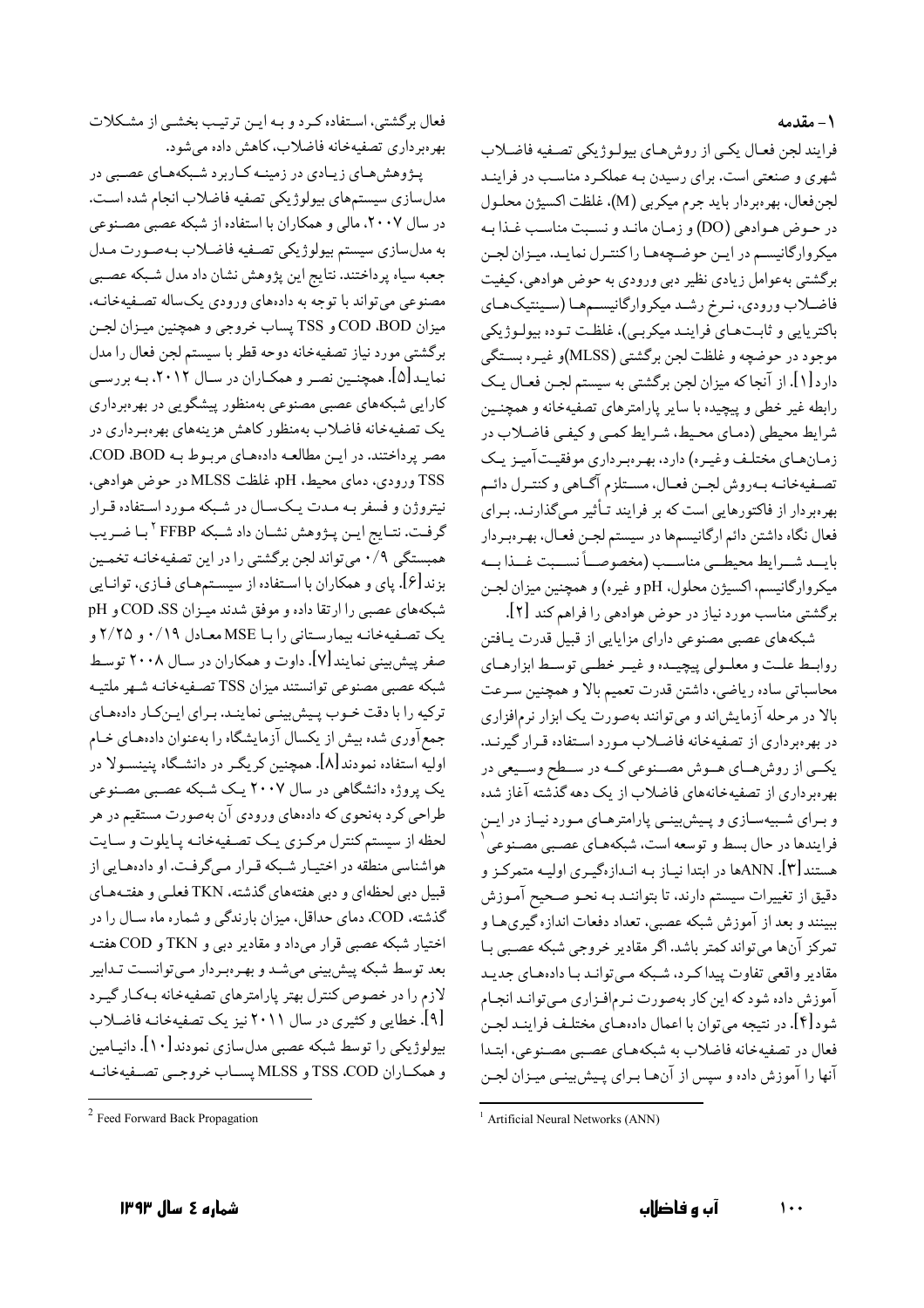فاضلاب آنکارا را با مقدار مجذور مربعـات خطـای ` معـادل ۵/۰۳ درصد، ۱۷/۱ درصد و ۳/۷۷ درصد پیش بینی کردنـد[۱۱]. ایشـان بهمنظور پیشبیی پارامترهای پساب خروجـی تصـفیهخانـه، مقـدار يارامترهاي مختلف ورودي از قبيل دبي، TKN .COD، لجـن فعـال دفعي WAS. لجن فعـال برگشـتي RAS و ميـزان اكسـيژن محلـول حوض هوادهي (DO) و همچنين ميزان (SS) اندازهگيري شده قبلـي را بهعنوان دادههای خام ورودی به شبکه اعمـال کردنـد. آنهـا بـرای این کار مدت ۲۹۰ ساعت (۱۲ روز) ضمن نظارت بر بهرهبرداری، به ازای هر دو ساعت، کلیه دادهها که بهصورت آنلایـن و یـا توسـط آزمایشگاه اندازهگیری میشد را ثبت کردند و از آنها بهعنـوان دادهی خام ورودي به شبكه عصبي استفاده كردند [۱۱]. كاربردهاي مختلف شبكه عصبي مصنوعي نشـان دهنـده توانمنـدي بـالاي مـدلهـاي هوشمند عصبی در پیش بینی پارامترهای مختلف فاضلاب است. از طرفی با توجه به توان ارزیابی ارتباطات غیر خطی آنهـا، اسـتفاده از مدلسازي شبكههاي عصبي بهمنظور پيش بينمي ميزان لجـن فعـال برگشتبی ضروری بهنظر میرسد.

در این پـژوهش امکـانسـنجي کـاربرد شـبکه عصـبي مصـنوعي پرسپترون چند لایه<sup>۲</sup> و توابع شعاع پایه<sup>۳</sup> در پـیش٫بینـی میـزان لجـن برگشتی مورد نیاز در تصفیهخانـه فاضـلاب تربـت حیدریـه مـورد بررسے قرار گرفت.

# ۲- مواد و روش ها

شهر تربت حیدریه، مرکز شهرستان تربت حیدریه در استان خراسان رضوي و در فاصله تقريبي ١٥٠ كيلـومتري جنـوب غربـي مشـهد، قراردارد. متوسط سردترین ماه سال در دیماه حـدود ۴/۷- درجـه سلسیوس و متوسط گرم ترین ماه سال در تیـر مـاه حـدود ۳۴ درجـه سلسيوس است. تصفيهخانـه فاضـلاب ايـن شـهر از نـوع تصـفيه فاضلاب با طرح لجن فعال از نوع هوادهي گسترده است. ظرفيت متوسط آن ۱۵۰ لیتر در ثانیه و حداکثر ظرفیت. ۳۰۰ لیتـر در ثانیـه است. مراحل تصفيه فاضلاب در ايـن تصـفيه خانـه عبـارت|نـد از: آشغالگير، دانهگير با هوادهي، واحد اندازهگيري جريان، واحد تصفيه بيولوژيكي بەروش لجن فعال(هوادهي گسترده)، تـەنشـيني ثانويـه، واحد گندزدایی UV. در این طرح لجن فعال توسط (۱+۳) دستگاه الكترويمپ لجنكش مستغرق فاصلابي با ظرفيت ٢٧٠ متر مكعب (هر پمپ حدود ۹۰ متر مکعب در ساعت) به حوضچه تقسیم حوض های هوادهی وارد می شود و لجن مازاد نیز توسط (۱+۱)

ارزیابی و مشاهده نتایج حاصل. بهینه تعداد نرونها در لایه مخفی و پارامترهای نرونهای لایه مخفی بهوسیله سعی و خطا بهدست آمـد و هر بار فراینـد آمـوزش و ارزیـابی مـدل بـا هـدف كـاهش میـزان میانگین مربع خطا<sup>۵</sup> تکرار شد. این رونـد تـا جـایی کـه تفـاوت بـین دادههـای واقعــی (دادههـای ارزیابی) و دادههای پیش بینی شده بـه

دستگاه الكتروپمپ لجنكش مستغرق فاضلابي بـا ظرفيـت ٣۶ متـر

فاضلاب ورودي و دبي لجن برگشتي، و لجن مازاد و همچنين دبـي،

كدورت، اكسيژن محلول و pH پساب خروجـي بـهصـورت آنلايـن

توسط تجهیزات ابزار دقیق نصب شده، اندازهگیری و بـرای ثبـت بـه

دستگاه PLC<sup>؟</sup> ارسال میشود. همچنین پارامترهـایی از قبیـل TSS.

در حوض هوادهي در واحدهاي مختلف و SVI در حوض هوادهي در

آزمایشگاه تصفیهخانـه انـدازهگیـری و ثبـت مـی شـود. در نهایـت

بهرهبردار با توجه به دادههای ثبت شده بـه طـور سـاعتی و روزانـه،

میزان لجن برگشتی مـورد نیـاز را بـهصـورت تجربـی (بـا توجـه بـه اطلاعات قبلي تصفيهخانه) و محاسباتي (با استفاده از روش بالانس

جرمی و غلظت MLSS در حوض هوادهی که طبـق گـزارش طـراح

تصفیهخانه باید ۳۵۰۰ میلی گرم در لیتر باشد) بـهدسـت مـی آورد و تعداد پمپ لجن برگشتی و مازاد را مشخص میکند و برای اجـرا بـه

ايراتور، اعلام مي كند. كليه تغييرات بالا از قبيـل تعـداد يمـب هـاي

روشن، ساعت کاری آنها، دببی لجـن وغیـره توسـط PLC ثبـت و

ضبط شده و نمودارهای آن نیز تهیه میشود. در شکل ۱ تجهیزات ابزار دقیق نصب شده در واحد بیولوژیکی بهصورت شماتیک ترسیم

- طراحي شبكه عصبي مصنوعي و اعمال دادههاي خام به آنها؛

اطلاعات و دادههایی کـه توسط PLC و آزمایشـگاه بـهمـدت

یکسال و به تعداد ۲۰۰ عدد ثبت شده بود، بهعنـوان دادههـای خـام

در شبکه عصبی مصنوعی مورد استفاده قرار گرفت. فراینـد آمـوزش

برای این الگوریتمها که شامل تغییر پارامترهای تأثیرگذار در شبکه

عصبي از قبيل تعداد لايههـاي مخفـي در شـبكه MLP تعـداد نـرون

لايههاي پنهان، نرخ يادگيري، تعداد مراحل آموزش و درصـد تغييـر

وزنها در هر مرحله است، در دفعات زياد وبا دو تابع انتقال

سـیگموئید و تانژانـت انجـام شـد و بـا آزمـایش شـبکه بـا دادههـای

این پژوهش در سه مرحله زیر انجام شد:

–اجرای شبکه و آنالیز آماری دادههای خروجی.

- جمع آوري دادههاي خام ورودي؛

شده است [۱۲].

ميزان اكسيژن محلول (DO)، pH .MLSS، دبي، دما و كدورت

مکعب به لاگونهای لجن ارسال می شود [۱۲].

Root Mean Square Error (RMSE)<br>Multilayer Perception (MLP)

Radial Basis Function (RBF)

Programmable Logic Controller<br>Mean Square Error (MSE)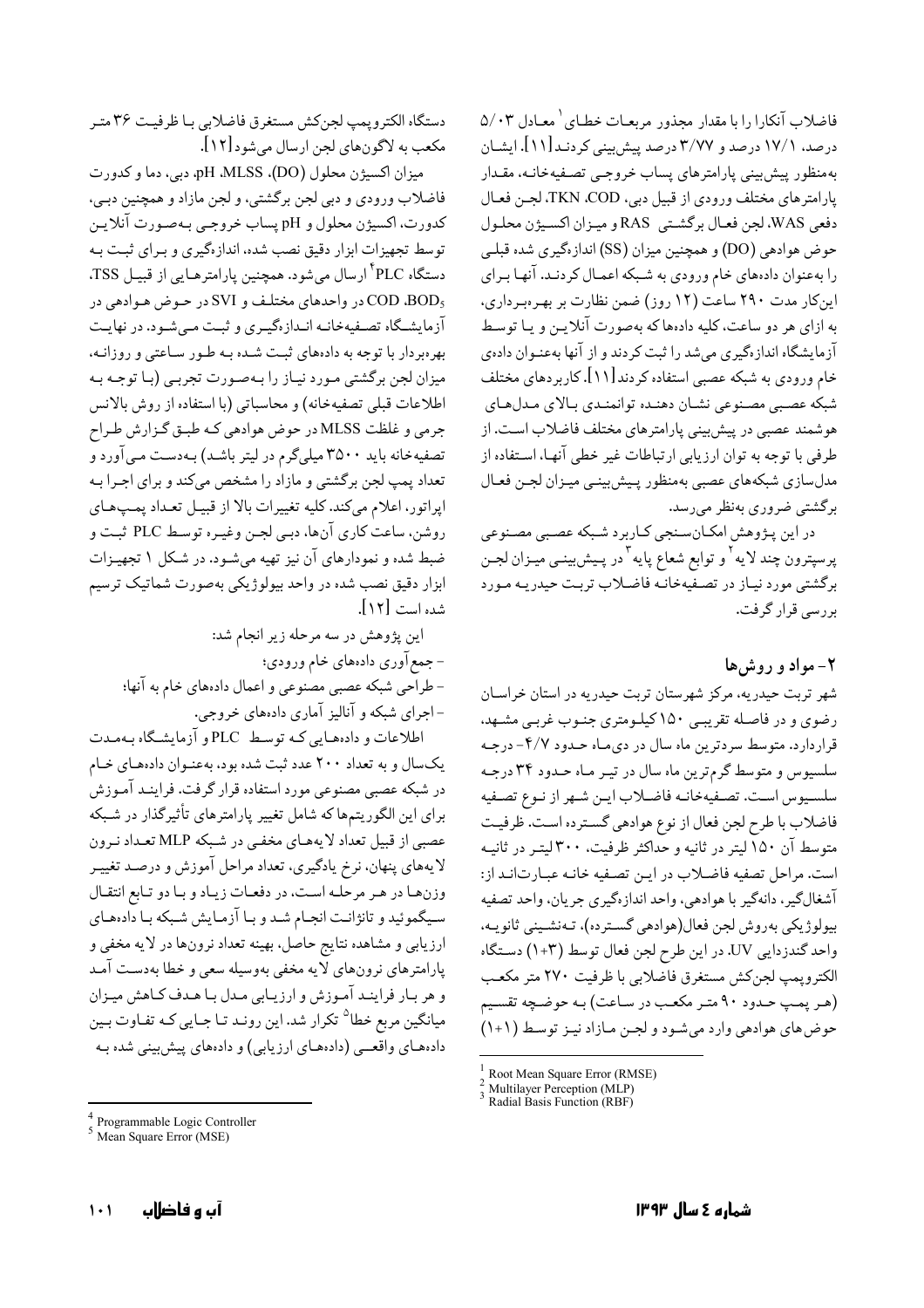

شکل ۱- تجهیزات ابزار دقیق نصب شده در واحد بیولوژیکی

حداقل برسد، ادامـه يافـت. رابطـه ١ نحـوه محاسـبه ميـزان MSE را نشان می دهد

$$
MSE = \sum_{i=1}^{n} e_i^2 / n \tag{1}
$$

که در این رابطه

n تعداد پیش بینی ها و e<sub>i</sub> خطای پیش بینی i ام است، کـه از تفـاوت مقادیر پیش بینی شده و واقعی بهدست می آید.

انتخاب بهترین شبکه بر اساس کمترین میزان MSE و بـالاترین درصد صحت صورت میگیرد. در هر کـدام از شـبکههـا بـراي همگرايي بهتر و رسيدن به حـداقل خطـا، آمـوزش در تعـداد مراحـل مختلف ٰ انجام ميشود.

پس از اجراي الگوريتم تصحيح وزنها تا رسيدن بـه كمتـرين خطای کلی، چندین معیار برای توقف الگوریتم پیشنهاد میشود که در این تحقیق از دو معیار زیر استفاده شد

١- اگر خطا (كه قرار است كمينه شود)، از يک سطح آستانه كمتـر بشود. میتوان پذیرفت که شبکه با خطای قابل قبولی آموزش دیده اسنا

۲-اگر میزان تغییرات خطا در طبی دو گـام متـوالی کمتـر از یـک سطح آستانه باشد يا بهعبارت ديگر، روند كاهش خطـا بـا سـرعت کند انجام شود، می توان چنین برداشت کرد که نزدیک کمینـه کلـی است. لذا در اینحالت نیز تصمیم به توقف الگوریتم آموزش گرفته مے شو د.

پس از آنکه شبکه با دادههای اولیه صحیح آمـوزش داده شـود و با توجه به نتايج ارزيابي با دادههاي ارزيابي، وزنهاي آن تغيير پيـدا کند، قادر خواهد بود تا با دریافت دادههای مشابه، پاسخ مناسب را پیش بینی نماید. بههمین منظور برای بررسی میزان توانایی شـبکه در

پیش بینی خروجی مناسب، دادههای آزمایش کـه قـبلاً از دادههـای اولیه استخراج شده بود، بهشبکه اعمال شد و خروجههای بهدست آمده از آن با خروجیهای واقعی مقایسه و درصد صحت پـیش بینـی بهنسبت دادههای اعمال شده برای آزمایش محاسبه شد.

مقادیر انداز گیری و ثبت شده پارامترهای مختلف فاضلاب ک توسط تجهیزات ابزار دقیق روی خط و آزمایشگاه، اندازهگیری شده بودند، به عنـوان دادههـاي ورودي و خروجـي شـبكه در نظـر گرفتـه شدند. دادههاي مربوط به دبيي و دماي فاضلاب ورودي، TSS ورودي و خروجـــي، BOD<sub>5</sub> ورودي و خروجـــي، COD ورودي و خروجي، غلظت لجن برگشتي  $(\rm X_R)$ ، غلظت مواد معلق مايع مخلوط (MLSS) در حوض هوادهي، به عنـوان داده خـام ورودي و ميـانگين میزان دبی لجـن فعـال برگشـت داده شـده بـه حـوض هـاي هـوادهي بهعنوان دادههای خروجی به شبکه اعمال شد. در مـواردی کـه تعـداد دفعات اندازهگیری بیش از یکبار در ۲۴ ساعت بود، (مانند مقادیری که توسط اندازهگیرهـا انجـام مـیشـود)، از مقـدار متوسـط استفاده شد و دبی نیز بهصورت میانگین روزانه به شبکه اعمـال شـد. از آنجا كه نتايج آناليز نمونههاي پساب تصفيهخانـه نشـان مـىدهـد. تصفیهخانه با این شرایط بهرهبرداری توانسته است استانداردهای خروجي را تأمين نمايد، ميزان لجن برگشتي محاسبه و اعمـال شـده توسط بهرهبردار بهعنوان مقـادیر بهینــه در نظـر گرفتــه شــد. پــس از آموزش شبکه عصبی و تنظیم پارامترهای آن میتوان مطمئن بود که شبکه عصبی موجود میتواند در حد یک بهرهبردار متخصص، میـزان لجـن برگشـتي مـورد نيـاز را محاسـبه و بـرآورد كنـد. در جـدول ١ پارامترهای استفاده شده بهعنوان داده خام شبکه عصببی، آورده شـده است.

لازم بهذكر است كـه هـر يـك از مقـادير جـدول ١ بـهصورت مستقیـم یـا غیـر مستقیـم بر میـزان لجـن برگشتی تأثیر گذار اسـت.

شمارہ ٤ سال ١٣٩٣

 $1$  Epoch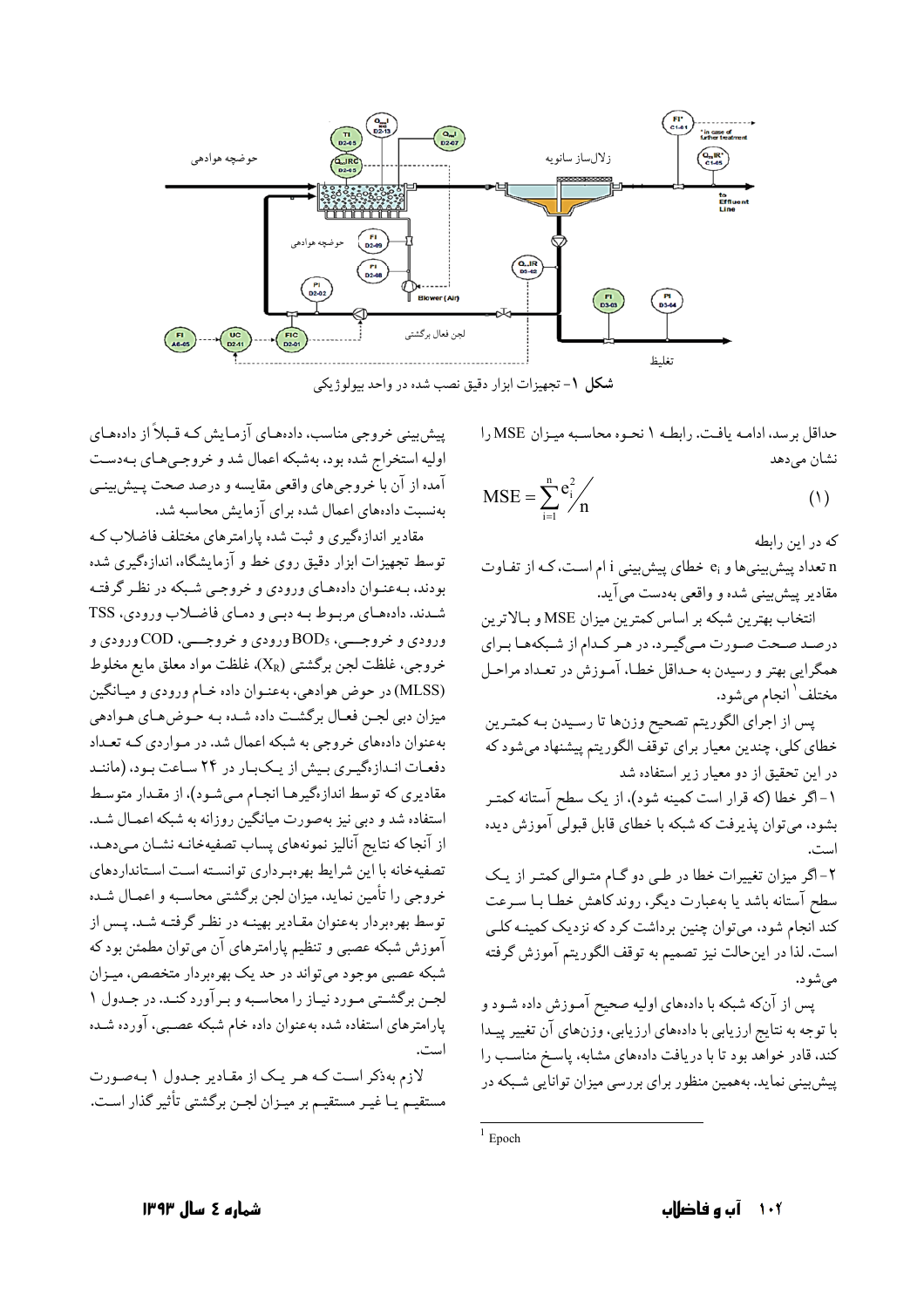| حداكثر                | ميانگين           | حداقل                     | تو ضیحات                      | پارامتر                   |
|-----------------------|-------------------|---------------------------|-------------------------------|---------------------------|
| $\Delta \mathbf{r}$ . | $f \cdot \gamma$  | ۲۸۹                       | ميزان جريان فاضلاب ورودي      | Flow                      |
| ۳۵                    | ۱۸                |                           | دماي فاضلاب ورودى             | $Temp_{In}$               |
| ۴۴۷                   | ۲۷۲               | ۱۲۶                       | جامدات معلق كل ورودي          | $TSS_{In}$                |
| ۶.                    | ۵٣                | ۴۵                        | جامدات معلق كل خروجي          | $TSS_{Out}$               |
| ۳۴۸                   | ۲۲۶               | ۱۱۰                       | ورودیBOD                      | $BOD_{5In}$               |
| ۴۵                    | ٣٧                | ٣٠                        | $BOD$ خروجی                   | BOD <sub>5Out</sub>       |
| ۶۴۲                   | ۳۸۲               | ۱۷۳                       | ورودیCOD                      | $\text{COD}_{\text{In}}$  |
| 99                    | $\lambda \lambda$ | 51                        | $\text{COD}_{\epsilon}$ خروجی | $\text{COD}_{\text{Out}}$ |
| ۹۹۹۳                  | 9.95              | $\lambda \cdot \lambda$ ٢ | ميزان غلظت لجن بركشتي         | $X_R$                     |
| $\Delta \Lambda f$ .  | ۴۱۴۱              | $Y \cdot Y$               | جامدات معلق مايع مخلوط        | MLSS                      |
| ۲۷.                   | ۱۹۲               | ۱۲۴                       | ميزان لجن فعال برگشتي         | <b>RAS</b>                |

جدول ١- پارامترهاي اعمال شده به نرونهاي ورودي شبكه عصبي مصنوعي

رابطه ۲ برای نرمالسازی دادهها استفاده شد. بـا اسـتفاده از ایـن رابطه کلیه دادهها در دامنه ۰ و ۱ قرار میگیرند.

$$
\overline{X} = \frac{x_i - x_{\min}}{x_{\max} - x_{\min}} \tag{1}
$$

كه در اين رابطه

داده نرمال شده، xi داده مورد استفاده و $x_{\rm min}$  و  $x_{\rm max}$  حداقل و حداکثر دادهها در سری مورد نظر است [۱۳].

۳- طراحی شبکه، ورود دادههای خام و آنالیز نتایج

شبکهای با ۱۰ نرون در لایه ورودی (داده ورودی) و سـه نـرون در لایه خروجی (تعیین متوسط میزان لجن برگشتی مـورد نیـاز در شبانه روز) طراحی شد. در شکل ۲ یک نمونه سـاختار شـبکه عصبي MLP با يک لايه ميانې مـورد اسـتفاده در ايـن پـڅوهش نمایش داده شده است.

بههمین منظور و بـرای اطمینــان از تأثیرگـذاری آنهـا در میــزان لحن برگشتی، ۸ مدل شبکه عصبی با تعداد ۹ ورودی (پا حیذف یک پارامتر) تشکیل داده شد و مشاهده شـد کـه درصـد صـحت ییش سنی شبکه عصبی به مقادیر کمتر از ۹۰ درصد کیاهش پییدا کرد. با توجه به اینکه ممکن است در ثبت دادهها در آزمایشگاه، کمدقتی صورت گیرد و یا در هنگـام انـدازهگیـری و آزمـایش مشکلاتی وجود داشته باشد، کلیه دادههای جمع آوری شده قابـل استفاده نیست. بههمین دلیل ابتـدا تمـامی دادههـا مـورد بررسـی قرار گرفت و دادههای نامناسب کـه تغییـرات آنهـا نسـبت بـه دادههای قبل و بعد از آنها غیر منطقے بود، از مجموعـه دادههـا حذف شدند و سیس برای افـزایش دقـت و سـرعت فراینـدهای شبکههای عصبی، دادههای مورد استفاده نرمال شدند. برای اینمنظور، روش های متعددی ارائه شده کـه در ایـن پـژوهش از



شکل ۲- یک نمونه شبکه عصبی پرسپترون چند لایه استفاده شده در این پژوهش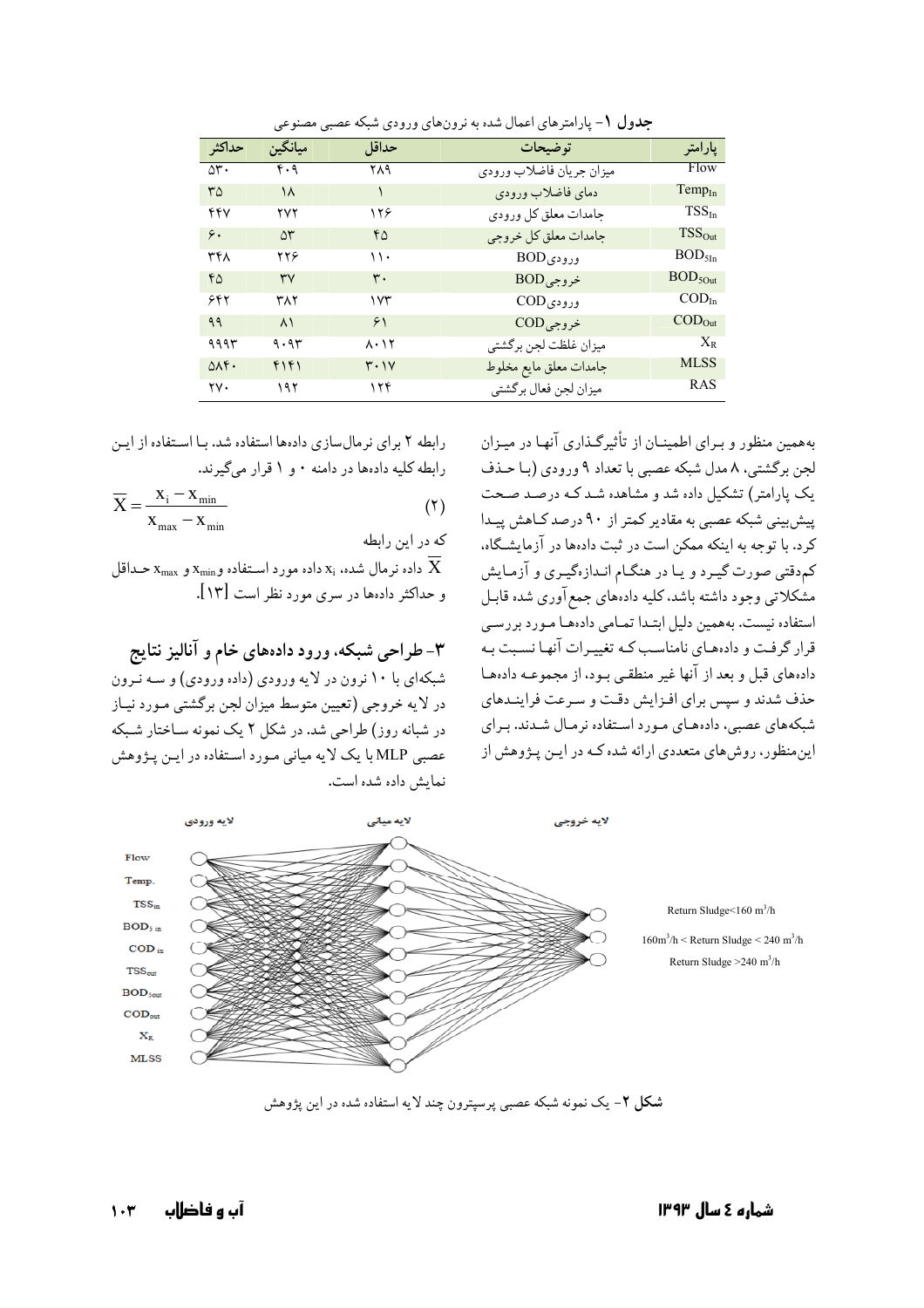در مرحله اول ترتیب کلیه دادهها توسط دستورات نرمافزاری جابجا شد، به نحويكه دادههاي مربوط به فصل هـاي مختلـف سـال، بهصورت غیر منظم به شبکه اعمال شـدند و پـس از نرمـالیزه کـردن دادهها با روش بيان شده در بخش قبل، ٧۵ درصد دادهما (١٥٠ عدد) به عنوان ورودي آموزش و ارزيابي مدل، و ٢۵ درصد به عنوان دادههای آزمایش مدل (۵۰ عدد) انتخاب شدند. از مجموع دادههای آموزش و ارزیابی، ۱۰۰ عدد برای آموزش و ۵۰ عدد برای ارزیابی استفاده شدند بهنحوىكه شبكه عصبي با دادههاي اوليه آموزش يافت و پس از ارزیابی با دادههای باقیمانـده، وزنهـای آن تغییـر یافتـه و اصلاح شد.



در این پژوهش برای انجام مراحل مذکور اعم از تشکیل شبکه عصبی، آموزش، ارزیابی، اصلاح وزنها و در نهایت آزمایش شـبکه سبي از ابسزار موجسود در نسرم افسزار MATLAB-Ver (R2009a) 7.8.0.347 استفاده شد.

## ۴-نتايج و بحث

در شکل های ۳ تا ۸ ارتباط بین پارامتر هـای ورودی (دبـی ورودی، BOD ورودي، TSS ورودي، COD ورودي و غلظـــت MLSS) و دبی لجن برگشتی آورده شده است.

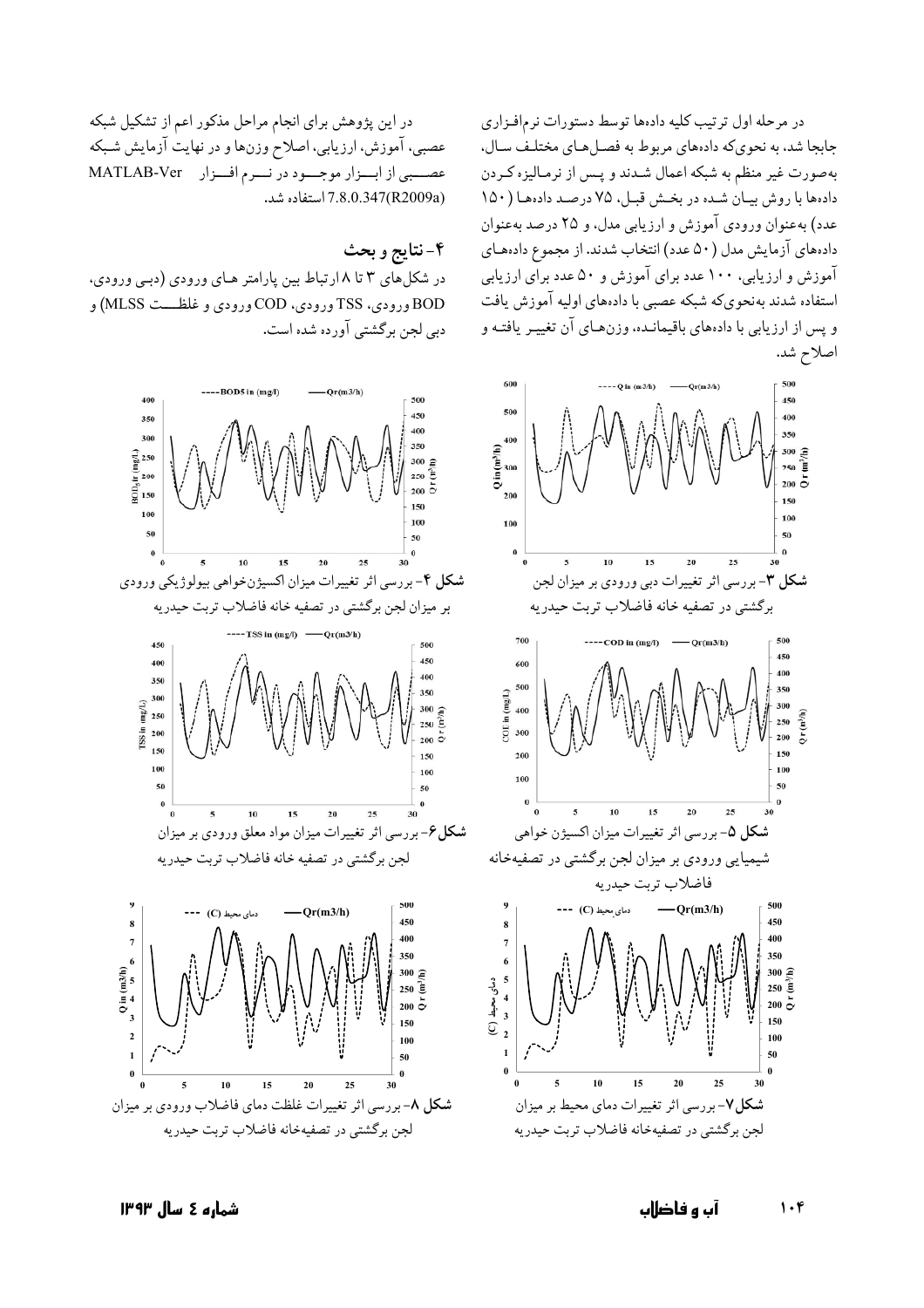۵- نتایج عملکرد شبکه در پیشبینی میزان لجن برگشتی نتایج عملّکرد شبکه برای پیشگویی تعداد پمپھا در جدول ۲ ارائـه شده است. با توجه به نتایج ارائه شـده، رونـد نـزول کمیـت میـانگین مربـع خطـا (MSE)درشـبکه MLPدر عـدد ۰/۰۱۳۱ و در شـبکه .<br>RBF در عدد ۲۰۱۰/۰ تقریباً ثابت میشود کـه بـا توجـه بـه میـزان MSEها میتوان نتایج را رضایتبخش دانست.

بهتـرین نتیجــه بـرای شــبکه MLP از نظــر درصــد صــحت پیشبینی های انجام شده به ازای دادههای آزمایش، شبکهای بـا ۱۲ نرون در لایـه مخفـی و بـا ۷۰۰ بـار تکـرار مراحـل آمـوزش کـه در

نهایت خطای ارزیابی در آن برابر با ۰/۰۱۹۳ و درصد صحت، ۹۳/۰۷ درصد بود و بهترین شبکه RBF شبکهای بـا ۱۸ نـرون در لایه مخفی و با ۲۴۰۰ آزمایش در مراحل مختلف که میزان MSE برابر ۰/۳۴۸۸ و درصد صحت آن ۵۴/۲۵ درصد بود. در نهایت شبکه MLP به عنوان بهترين شبکه انتخاب شـد تـا بـراي پـيش بينـي تعداد يمپ هاي مورد نياز براي برگشت لجـن فعـال مـورد اسـتفاده قرار گیرد. نتایج افزایش تعداد تکرارهـا در بهتـرین حـالات شـبکه RBF و MLP در شکلهای ۹ و ۱۰ قابل مشاهده است.

| ⊵<br>---                       |                                                    |                                          |             |                           |            |
|--------------------------------|----------------------------------------------------|------------------------------------------|-------------|---------------------------|------------|
| درصد صحت                       | خطای ارزیابی                                       | تعداد تكرار                              | تابع آستانه | توپولوژي                  | نوع شبكه   |
| $\lambda$ 9/ $\cdot$ $\Delta$  | $\cdot/\cdot$ \ ۴۲                                 | $\hat{\mathbf{y}}$ .                     | TanSig      | $\cdots$ $9 - 7$          |            |
| $\Delta V/F\Delta$             | $\cdot/\cdot$ ۳۴۵                                  | $\Delta \cdot \cdot$                     | TanSig      | $\lambda - \lambda - r$   |            |
| 97/14                          | $\cdot/\cdot$ 193                                  | $v \cdot$                                | LogSig      | $\cdots$                  | <b>MLP</b> |
| $91/\cdot 7$                   | $\cdot$ / $\cdot$ 190                              | $V \cdot \cdot$                          | LogSig      | $1 - 19 - 17 - 1$         |            |
| 9.779                          | $\cdot$ / $\cdot$ $\uparrow$ $\uparrow$ $\uparrow$ | $\mathfrak{r}\cdot\mathfrak{r}$          | LogSig      | $1 - 19 - 17$             |            |
| 99/70                          | $\cdot$ /۲۳۱۵                                      | $y \cdot \cdot \cdot$                    | TanSig      | $\cdots$ $\cdots$         |            |
| $\Delta \cdot / \sqrt{\Delta}$ | $\cdot/\mathbf{r}\cdot\mathbf{)}\cdot$             | $\mathbf{y} \cdot \mathbf{y}$            | TanSig      | $\cdots$ $\circ$ - $\tau$ |            |
| $\Delta f/\gamma \Delta$       | $\cdot$ /٣۴٨٨                                      | $YY \cdot \cdot$                         | TanSig      | $1 - 1 - 1$               | <b>RBF</b> |
| $f\lambda/f$                   | $\cdot/\tau\cdot\mathcal{C}$                       | $\mathbf{Y} \mathbf{F} \cdot \mathbf{F}$ | LogSig      | $\cdots$                  |            |
| 49/0                           | $\cdot$ /۳۷۷۵                                      | YY.                                      | LogSig      | $1 - 10 - 1$              |            |

| <b>جدول ۲</b> –بهترین نتایج شبکه RBF و MLP به ازای تعداد نرون لایه میانی |  |  |  |
|--------------------------------------------------------------------------|--|--|--|
|--------------------------------------------------------------------------|--|--|--|



شکل ۱۰- میانگین مربع خطای آموزش و خطای ارزیابی در مقابل تعداد مراحل آموزش در شبکه پرسپترون چند لایه

آں و فاضلاں  $1 \cdot \Delta$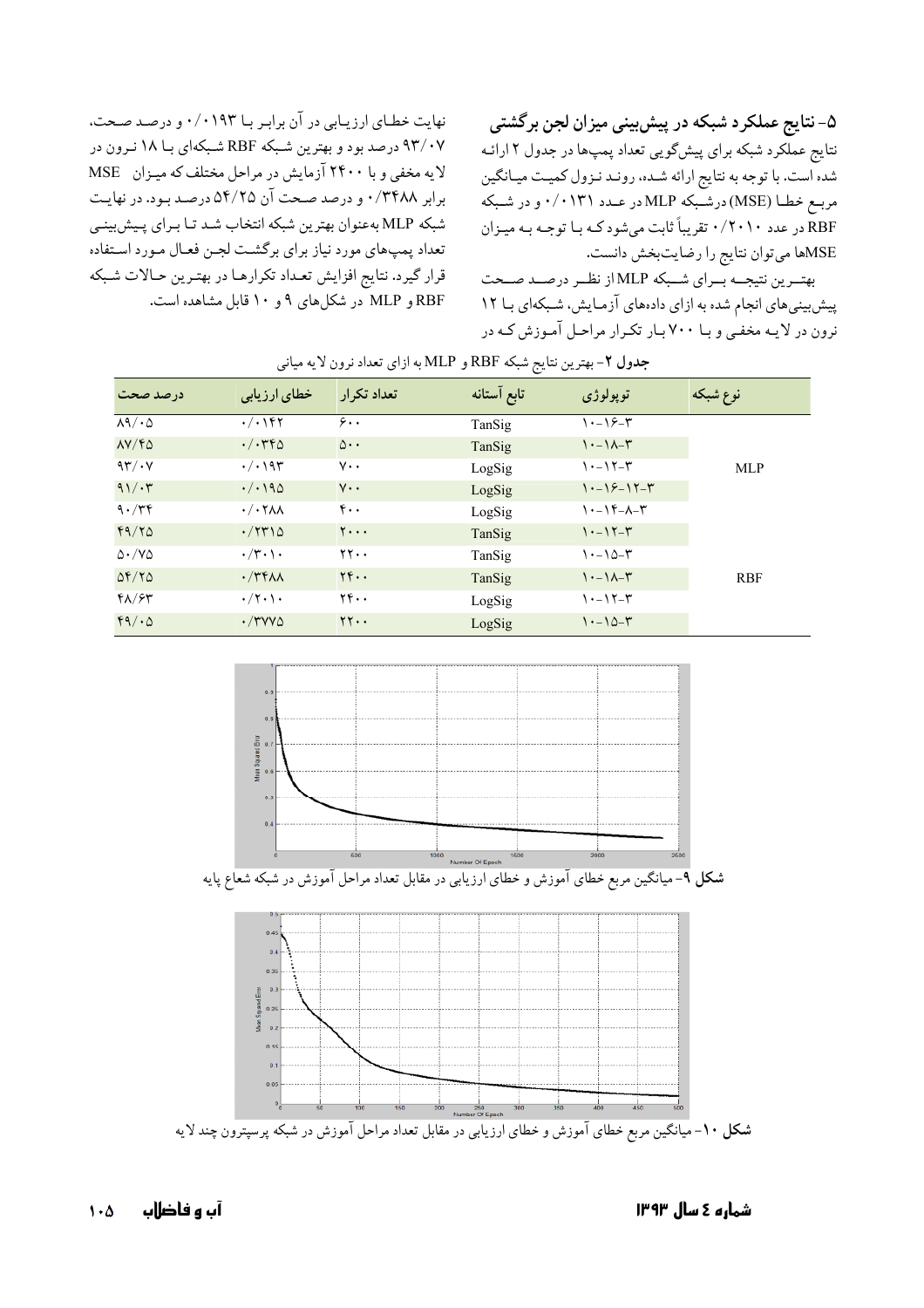برای پیش بینی تعداد یمپ های مورد نیاز لجن برگشتی، دو نبوع شبکه عصبي مصنوعي نظارت شده که بهوسـيله الگـوريتم انتشـار بـه عقب آموزش دیدهاند، بررسی شد. این کار بـا اسـتفاده از متغیرهـای ورودي كـه شـامل برخـي از خصوصـيات فاضـلاب ورودي و لجـن بودند، انجام شد. مدل ANN نهایی با موفقیت رابطه بین دادههای ورودي و خروجي را ياد گرفت. همچنين شبكه MLP در مقايسـه بـا شبکه RBF توانایی بیشتری در فرایند پیشبینی داشت. نتایج نشان داد که شبکه MLP می تواند با دقت ۹۳ درصد تغییرات، میزان لحین برگشتی را در شرایط مختلف پیش بینی نمایند. ایـن پـژوهش نشـان داد که استفاده از مدل ANN ابزار مؤثری برای پیش بینی تعداد يمپ لجن برگشتي با توجه به پارامترهـاي فاضـلاب اسـت، يكـي از مزایـای ایـن پـژوهش ایـن اسـت کـه بـرای آمـوزش شـبکه عصـبی مصنوعی نیازی به انجام آزمایش،ای جدید و نمونـهبـرداری مجـدد نیست و میتوان با دادههای جمع آوری شده توسط تجهیـزات ابـزار دقیق روی خط و آزمایشگاه در طول یک یا چند سال تصفیهخانـه، شبکه عصبی مورد نظر را آموزش داد. بـدیهی اسـت در صـورتی کـه اطلاعـات جمـع آوري شـده بيشـتري كـه بـه مـرور زمـان در دوره بهرهبرداری از تصفیهخانه فاضلاب بهدست می آید، در اختیار شبکه عصبي قرار گيرد، مي توان مطمئن بود كه نتايج خروجي شبكه تا حـد بسیار بالایی قابل اطمینان است. از طرفی با توجه به اینکه جمع آوري دادهها توسط اپراتورها با دقت نسبتاًكميي انجـام مـيشـود، ممكن است نتـايج حاصـل از شـبكه عصـبي نيـز از صـحت كمتـرى برخوردار باشند. در حالی که با انجام آزمایش در یک بازه مشـخص و جمع آوري دادهها بهصورت دقيق و با نظـارت كامـل مـي تـوان بـا اطمینان بیشتر از نتایج شبکه عصبی نهایی استفاده کرد کـه ایـن امـر

مستلزم صرف وقت و هزینه برای انجام آزمـایش هـا در دو یـا چنـد بازه زمانی مختلف خواهد بود.

۶- نتيجەگېرى

استفاده از شبکههای عصبی مصنوعی، برای پیش بینبی میزان لجـن برگشتي مورد نياز و در نتيجه پيش بيني تعداد يمپ هاي فعـال لجـن برگشتی مورد نیاز در تصفیهخانههای فاضلاب بهروش لجـن فعـال، می تواند بسیار ارزشمند باشد. با توجه بـه اینکـه مشخصـات کمّـی و کیفی فاضلاب ورودی به تصفیهخانه، شرایط محیطـی، دمـا و سـایر يارامترهـاي تأثيرگـذار در طراحـي تصـفيهخانـههـاي فاضـلاب بـا يكديگر متفاوت است، امكان استفاده از شبكه عصببي آمـوزش ديـده در یک تصفیهخانه برای سایر تصفیهخانههای مشـابه وجـود نـدارد و می توان گفت، شبکه عصبی در یک تصفیهخانـه در شـرایطی قابـل استفاده است كه با دادههاي صحيح و قابل قبـول همـان تصـفيهخانـه آموزش ببیند و از طرفی هر چقدر دقت اندازهگیری و ثبت دادههای اوليه بيشتر باشد و همچنين اگر اين دادهها قبل از اعمال به شبكه عصبی توسط یک کارشناس فرایند بررسی شده و مقادیر تکراری و غير قابل قبول آن حذف شوند، نتايج حاصل از شبكه عصبي دقيق تر خواهد بود. در نتیجه میتوان گفت که پارامترهای ورودی شبکههـای عصبي مصنوعي، اثر زيادي بر توانـايي پـادگيري و پـيش;پنـي هـاي مدل های مختلف این شبکهها دارند.

۷- قدر دانی بهايين وسيله از شيركت ديگياب بيهختاطر در اختيار قيرار دادن اطلاعات مربوط به تصفيهخانيه فاضلاب تربت حيدرييه قيدرداني مے شو د.

- ۸- مراجع 1. Tchobanoglous, G., and Burton F., L. (2003). Wastewater engineering: Treatment, disposal and reuse, 4<sup>th</sup> Ed., Mecalf and Eddy, Mcgraw-Hill Inc., New York.
- 2. Hakan, M. (2004). "Modeling of activated sludge process by using artificial neural networks." M.Sc. Thesis, School of Natural and Applied Sciences of Middle East Technical University.
- 3. Zhang, Q., and Stanley, S. J. (1999). "Real-time water treatment process control with artificial neural networks." *J. Environ Eng.* 125(2), 153-160.
- 4. Hamed, M.M., Khalafallah, M.G., and Hassanien, E.A. (2004). "Prediction of wastewater treatment plant performance using artificial neural networks." Environ. Model and Soft, (19), 919-928.
- 5. Mjalli, F.S., Al-Asheh, S., and Alfadala, H.E. (2007). "Use of artificial neural network black-box modeling for the prediction of wastewater treatment plants performance." J. of Environmental Management, 83, 329-338.
- 6. Nasr, M., Medhat, S., Hamdy, A.E., and Galal El Kobrosy, G. (2012) "Application of artificial neural network (ANN) for the prediction of EL-AGAMY wastewater treatment plant performance-EGYPT." Alexandria Engineering Journal, 51, 37-43.